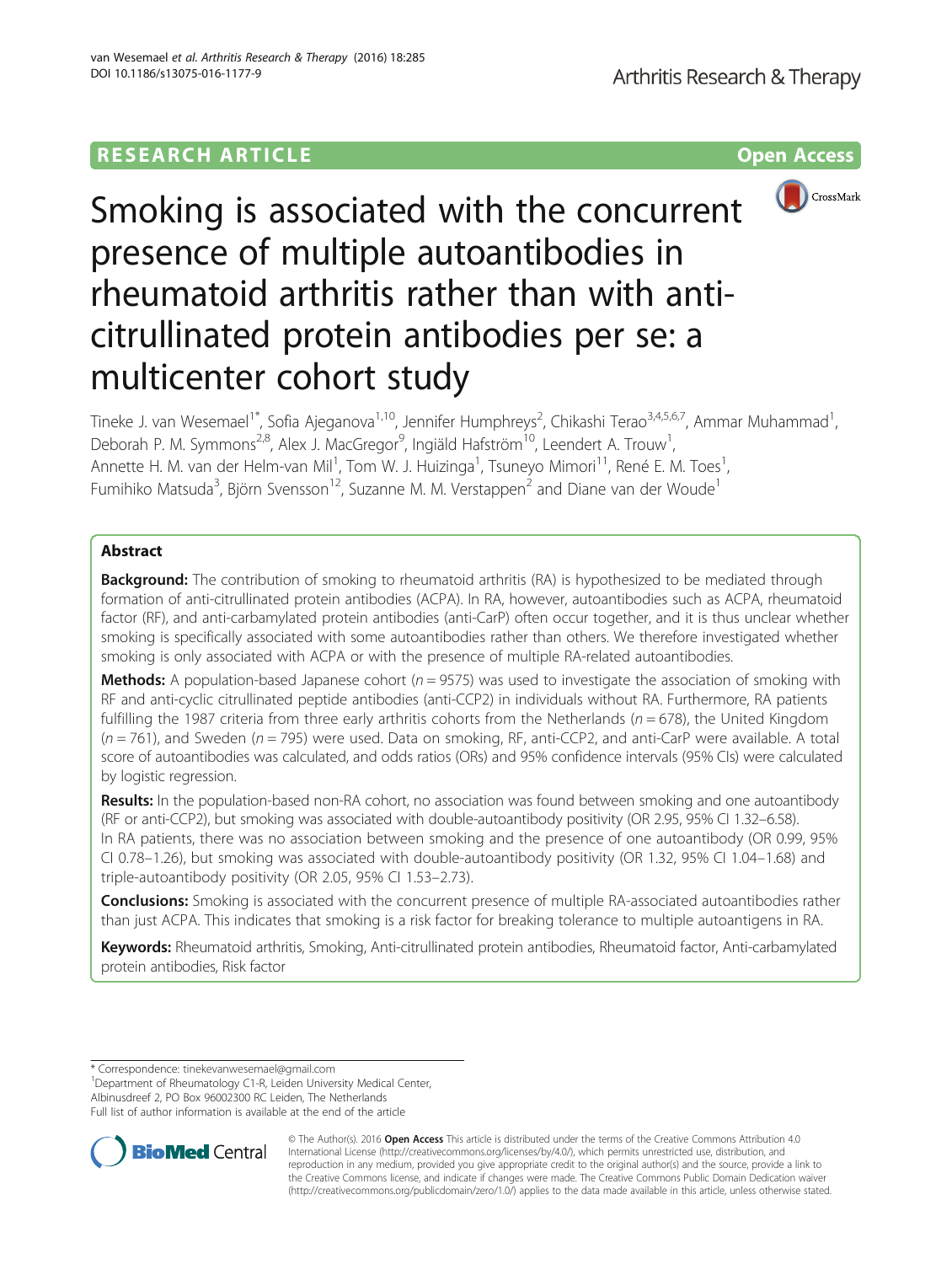## Background

Rheumatoid arthritis (RA) is a systemic autoimmune disease, characterized by synovial inflammation and joint destruction [\[1](#page-8-0)]. Current concepts of the pathophysiology of RA are based on associations between RA and risk factors [[2](#page-8-0)]. Among the genetic risk factors, the human leukocyte antigens (HLA)-DRB1 locus with the shared epitope (SE) alleles is associated with the largest effect size [[3\]](#page-8-0). The most prominent environmental risk factor for RA is smoking. Autoantibodies such as rheumatoid factor (RF) are present in the majority of RA patients and are known to develop years before disease onset [[4, 5](#page-8-0)]. Smoking was originally described to be associated with RF-positive RA [\[6](#page-8-0)–[8](#page-8-0)]. The discovery of anticitrullinated protein antibodies (ACPA) led to a paradigm shift in the field of RA risk factor analysis, because many known predisposing factors were found to be specifically associated with ACPA-positive RA rather than ACPAnegative RA [[9](#page-8-0)–[11](#page-8-0)]. This particularly applies to the HLA SE alleles and smoking, for which a gene–environment interaction has been described for ACPA-positive RA [[12](#page-8-0), [13](#page-8-0)]. Because of this striking finding, smoking was incorporated into a now widely adopted pathophysiological model explaining the processes underlying ACPA formation [[14](#page-8-0)]. According to this model, smoking exerts its influence many years before disease onset by causing citrullination of proteins in the lungs. An autoimmune response against these proteins then leads to the production of ACPA in HLA SE-positive individuals.

While this hypothesis is based on a specific link between smoking, HLA SE alleles, and ACPA, smoking has also been reported to be associated with other RA-related autoantibodies. In mice and humans with chronic lung disease, smoking has been reported to induce production of RF rather than ACPA [[15\]](#page-9-0). Furthermore, recent research in a population-based cohort in Japan revealed in non-RA healthy individuals that there was a dosedependent association of smoking not only with high levels of ACPA but also with high levels of RF [[16](#page-9-0)].

This raised the question whether the association of smoking with RA is limited to ACPA-positive RA, or whether smoking is associated with other autoantibodies and/or multiple autoantibodies as well.

To address this question, we first investigated the association of smoking with RF and anti-CCP2 in a population-based cohort of healthy individuals because smoking presumably exerts its influence years before disease onset [[4, 5](#page-8-0), [17](#page-9-0)]. Next, we investigated the association of smoking and anti-CCP2, IgM-RF, and anticarbamylated protein antibodies (anti-CarP) in RA patients from three independent cohorts. Anti-CarP is a more recently described autoantibody present in established RA as well as in the pre-RA phases [[5,](#page-8-0) [18](#page-9-0)–[23](#page-9-0)]. Finally, we also studied whether smoking might be associated with the breadth of the autoimmune response, reflected by the number of autoantibodies. Furthermore, we looked at anti-nuclear antibodies (ANA) to see whether the association between smoking and autoantibodies is specific for RA-related autoantibodies or exists for autoantibodies in general.

#### Methods

#### Populations

Data on non-RA subjects were derived from the Japanese Nagahama Prospective Genome Cohort for Comprehensive Human Bioscience (Nagahama study) [[16\]](#page-9-0). Volunteers without autoimmune disease from Nagahama city were recruited from 2008 to 2010.

Original individual patient data of RA patients were used from three independent early arthritis cohorts from the United Kingdom ( $n = 678$ ), the Netherlands ( $n = 769$ ), and Sweden ( $n = 795$ ). The UK dataset originated from the Norfolk Arthritis Register (NOAR) [\[24\]](#page-9-0). Data on Dutch RA patients were provided from the Leiden Early Arthritis Clinic (EAC) [\[25](#page-9-0)]. The Swedish data originated from the Better Anti-Rheumatic Farmaco-Therapy (BARFOT) cohort [[26\]](#page-9-0). Inclusion criteria and details of these cohorts have been described elsewhere [\[24](#page-9-0)–[26](#page-9-0)]. From each cohort, patients who fulfilled the 1987 criteria for RA with disease duration shorter than 2 years and for whom information on smoking and all three autoantibodies under study was available were included in the current analysis.

The protocol of each cohort was approved by the relevant local ethics committee and all participants provided written informed consent.

#### Smoking

Data concerning smoking were collected at baseline. In the NOAR, data on smoking history were obtained by designated study nurses. In the BARFOT, each patient's smoking history was assessed by the rheumatologist. Information regarding smoking history in the EAC and the Nagahama study was obtained using a questionnaire.

Smoking was defined as smoking of cigarettes. In all cohorts, distinction was made between never smoking and ever smoking. In addition, for the NOAR, the EAC, and the BARFOT, information on former smoking versus current smoking was available. No data on pack-years were available.

#### Genotyping

For the majority of patients in the EAC  $(n = 652)$  and the NOAR ( $n = 544$ ), HLA-DRB1 genotyping data were available. DNA was collected at baseline for genotyping by polymerase chain reaction and hybridization to sequence-specific oligonucleotides as described previously [[27\]](#page-9-0). The HLA-DRB1\*01:01, HLA-DRB1\*01:02,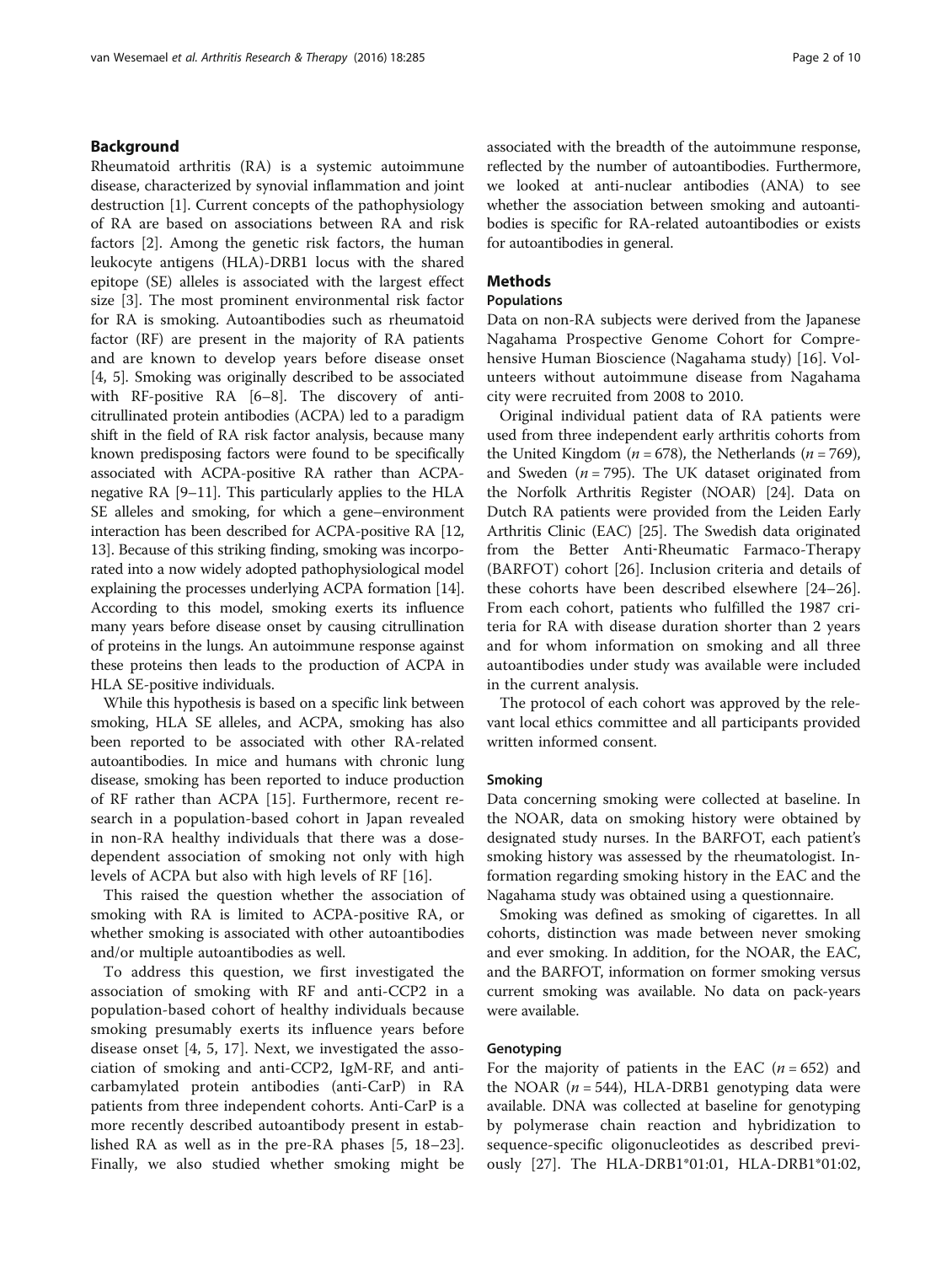HLA-DRB1\*04:01, HLA-DRB1\*04:04, HLA-DRB1\*04:05, HLA-DRB1\*04:08, HLA-DRB1\*10:01, and HLA-DRB1\* 14:02 alleles were classified as the SE alleles.

#### Serological measurements

All measurements were performed in serum samples collected at baseline, except for anti-CarP in the NOAR which was measured in serum taken within the first year of follow-up. A commercial enzyme-linked immunosorbent assay was used to measure anti-cyclic citrullinated peptide antibodies (anti-CCP2); Diastat (Axis-Shield) for the NOAR; MesaCup for the Nagahama study; and Eurodiagnostica for the EAC and the BARFOT. Cutoff values were specified by the manufacturer.

IgM-RF was measured by commercial tests: ELISA in the EAC, agglutination test (SERODIA-RA) in the BAR-FOT, and latex turbidimetric immunoassay in the NOAR and the Nagahama study. Cutoff values were specified by the manufacturer.

IgG-anti-CarP antibodies were measured in Leiden for all cohorts with carbamylated fetal calf serum (FCS) as antigen using in-house ELISAs. The cutoff value for a positive response was established as the mean plus two times the standard deviation (SD) of the specific anti-CarP reactivity of healthy controls [\[18\]](#page-9-0).

ANA were determined by indirect immunofluorescence on Hep-2 cells. Titers above 1:40 were considered positive in the EAC. Titers above 1:80 were considered positive in the Nagahama study [\[28](#page-9-0)].

Furthermore, in a random selection of patients from the EAC cohort ( $n = 386$ ), serum total IgG levels were measured using the Human IgG-ELISA Quantitation Set (Bethyl Laboratories, USA) according to the manufacturer's instructions.

## Statistical analysis

The association between smoking (ever versus never) as the explanatory variable and the presence of autoantibodies as the outcome (or dependent) variable was assessed by logistic regression analysis, used to calculate odds ratios (ORs) and 95% confidence intervals (95% CIs). Seronegative nonsmoking patients were used as the reference group. The total score of autoantibodies was calculated. Ordinal regression was used to assess the association between smoking and the number of autoantibodies.

Subsequently, a pooled analysis was performed using individual patient data from the respective cohorts. A random-effects model was used because statistical heterogeneity was present ( $p < 0.10$  using the Q statistic) in some analyses. Correction for levels of anti-CCP2 and RF was applied using  $log_{10}$ -transformed autoantibody levels because of skewness of these levels.

In the EAC and the NOAR, biological interaction between smoking and HLA SE alleles, defined as the deviation from additivity of the corresponding estimates of the outcome, was assessed by three measures: RERI, relative excess risk due to interaction; AP, the attributable proportion due to interaction; and S, the synergy index. These measures indicate a significant biological interaction if they differ from 0 (RERI and AP) or from 1 (S) [[29](#page-9-0)]. To obtain the parameter estimates needed for calculating these three measures, a logistic regression model was fitted and interaction data were analyzed using Microsoft Windows Excel 2007 [\[30](#page-9-0)].

Antibody levels among different subgroups were compared using Mann–Whitney  $U$  tests. The analyses were performed per cohort using SPSS version 22.0. For the pooled analysis MedCalc software was used.  $p < 0.05$  was considered statistically significant.

#### Results

## Smoking and autoantibody positivity in a populationbased non-RA cohort

Smoking most likely exerts its effect many years before disease development, so we first investigated the association between smoking and RA-related autoantibodies in a non-RA population-based cohort of healthy individuals: the Nagahama study.

Of the 9575 participants in this study, 35% ( $n = 3356$ ) ever smoked,  $1.7\%$  ( $n = 167$ ) were anti-CCP2-positive, and 5.3% ( $n = 514$ ) were RF-positive. There was no association between smoking and the presence anti-CCP2 or RF in these healthy individuals. However, smoking was significantly associated with the presence of both of these autoantibodies (Table 1). This observation suggests that smoking may lead to the development of multiple autoantibodies, rather than one specific autoantibody.

Table 1 Odds ratios for RF and anti-CCP2 autoantibodies in association with smoking in a population-based non-RA cohort

|                     | $RF$ <sup>-</sup> anti-CCP2 <sup>-</sup> ( $n = 8836$ ) | $RF^+$ anti-CCP2 <sup>-</sup> (n = 572) | RF <sup>-</sup> anti <sup>-</sup> CCP2 <sup>+</sup> ( $n = 125$ ) | $RF^+$ anti-CCP2 <sup>+</sup> (n = 42) |
|---------------------|---------------------------------------------------------|-----------------------------------------|-------------------------------------------------------------------|----------------------------------------|
| Smoking ever (%)    | 3117 (35.3)                                             | 178(31.1)                               | 39 (31.2)                                                         | 22 (52.4)                              |
| Smoking never (%)   | 5719 (64.7)                                             | 394 (68.9)                              | 86 (68.8)                                                         | 20(47.6)                               |
| Odds ratio (95% CI) | (reference)                                             | $0.94(0.75 - 1.18)$                     | $0.97(0.6 - 1.58)$                                                | $2.95(1.32 - 6.58)^*$                  |
| p value             | $\overline{\phantom{m}}$                                | 0.23                                    | 0.48                                                              | $< 0.001*$                             |

\*Significant values ( $p < 0.05$ )

anti-CCP2 anti-cyclic citrullinated peptide antibodies, CI confidence interval, RA rheumatoid arthritis, RF rheumatoid factor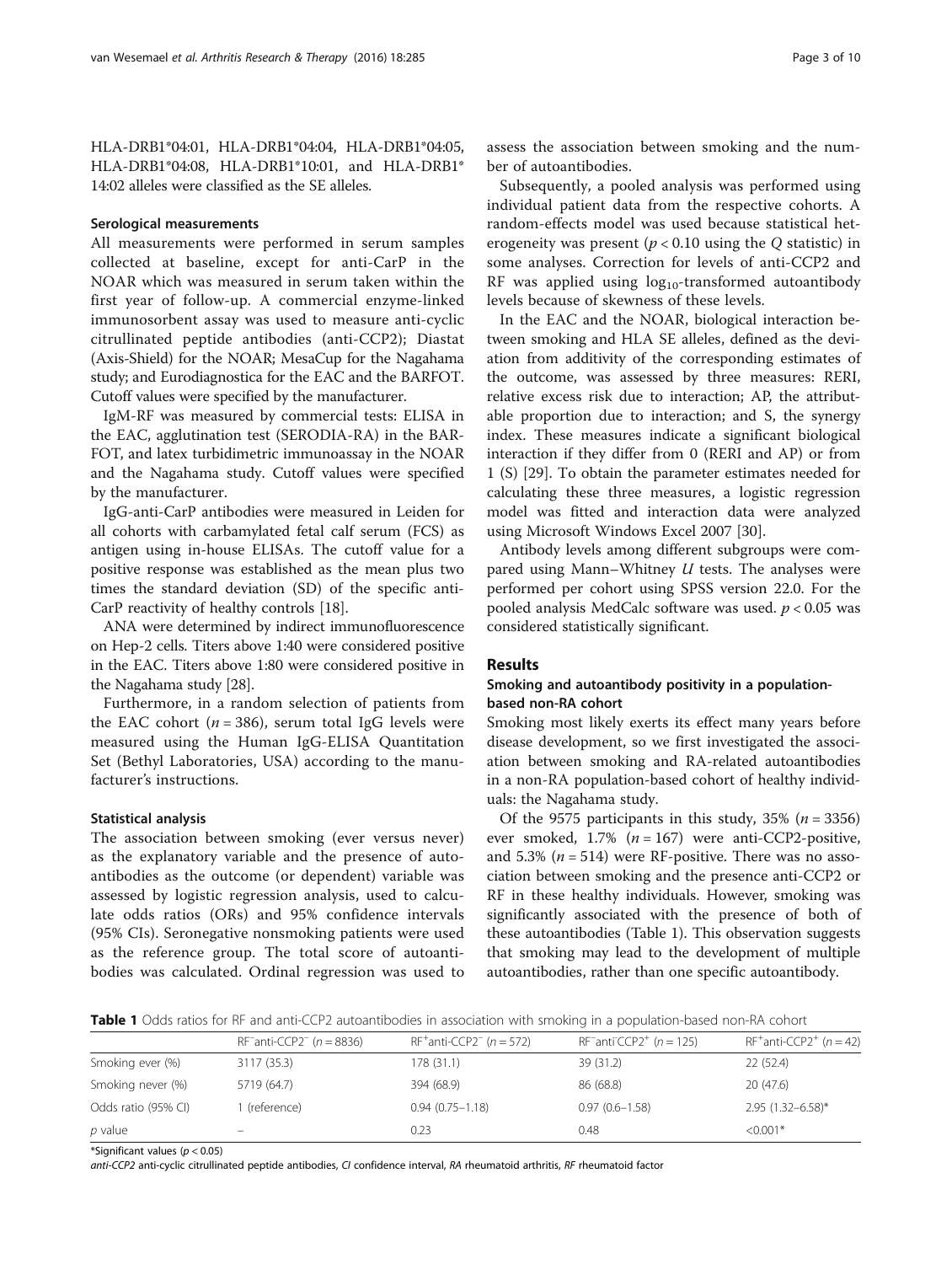Association between smoking and autoantibody-positive RA Next we studied the association of smoking with autoantibodies in RA patients from three independent early arthritis cohorts. The characteristics of the early arthritis cohorts are presented in Table 2. The proportion of ever smokers between the different cohorts was similar ( $p =$ 0.25). The prevalence of all autoantibodies was slightly lower in the NOAR compared with the EAC and the BARFOT. In all cohorts, the largest autoantibody-positive subgroup was the triple-positive subgroup.

When the association between smoking and the separate autoantibodies (RF, anti-CCP2, and anti-CarP) was analyzed irrespective of the presence of other autoantibodies, a significant association was found for each autoantibody in all cohorts (Table [3\)](#page-4-0).

Based on our findings in the Nagahama study, we then calculated the total number of autoantibodies per patient to investigate whether smoking may be associated with the number of autoantibodies present. The association between smoking and the number of autoantibodies is presented in Table [4,](#page-4-0) which revealed no association of smoking with either one or two autoantibodies but a significant association with triple-autoantibody positivity.

Ordinal regression analysis showed a significant association between smoking and the number of autoantibodies in all cohorts (NOAR,  $p = 0.005$ ; EAC,  $p =$ 0.001; BARFOT,  $p < 0.001$ ), indicating a significantly stronger association in patients with many versus few autoantibodies.

Next, a pooled analysis of the three aforementioned early arthritis cohorts was performed. Although no

Table 2 Prevalence of smoking and autoantibodies in RA patients from three different early arthritis cohorts

|                                                               | <b>NOAR</b> | EAC      | <b>BAREOT</b> |
|---------------------------------------------------------------|-------------|----------|---------------|
| RA patients, n                                                | 678         | 769      | 795           |
| Ever smokers                                                  | 432 (64)    | 415 (54) | 471 (59)      |
| Anti-CarP-positive                                            | 182 (27)    | 349 (45) | 279 (35)      |
| Anti-CCP2-positive                                            | 247 (36)    | 404 (53) | 456 (57)      |
| RF-positive                                                   | 277 (41)    | 442 (58) | 448 (56)      |
| Anti-CCP2 <sup>-</sup> RF <sup>-</sup> Anti-CarP <sup>-</sup> | 292 (43)    | 242 (32) | 263 (33)      |
| Anti-CCP2 <sup>+</sup> RF <sup>-</sup> Anti-CarP <sup>-</sup> | 51 (8)      | 20(3)    | 45 (6)        |
| Anti-CCP2 <sup>-</sup> RF <sup>+</sup> Anti-CarP <sup>-</sup> | 76 (11)     | 71 (9)   | 59 (7)        |
| Anti-CCP2 <sup>-</sup> RF <sup>-</sup> Anti-CarP <sup>+</sup> | 40 (6)      | 38(5)    | 6(1)          |
| Anti-CCP2 <sup>+</sup> RF <sup>+</sup> Anti-CarP <sup>-</sup> | 73 (11)     | 87(11)   | 149 (19)      |
| Anti-CCP2 <sup>+</sup> RF <sup>-</sup> Anti-CarP <sup>+</sup> | 15(2)       | 27(4)    | 33(4)         |
| Anti-CCP2 <sup>-</sup> RF <sup>+</sup> Anti-CarP <sup>+</sup> | 20(3)       | 14(2)    | 11(1)         |
| Anti-CCP2 <sup>+</sup> RF <sup>+</sup> Anti-CarP <sup>+</sup> | 107 (16)    | 270 (35) | 229 (29)      |

Data presented as  $n$  (%) unless otherwise stated

anti-CarP anti-carbamylated protein antibodies, anti-CCP2 anti-cyclic citrullinated peptide antibodies, BARFOT Better Anti‐Rheumatic Farmaco-Therapy, EAC Early Arthritis Clinic, NOAR Norfolk Arthritis Register, RA rheumatoid arthritis, RF rheumatoid factor

association between ever smoking and single seropositivity could be detected (Fig. [1a](#page-5-0)), ever smoking was associated with double-autoantibody-positive RA (Fig. [1b](#page-5-0)) and triple-autoantibody-positive RA (Fig. [1c\)](#page-5-0). When comparing double-positive patients with triple-positive patients, there was a trend towards a stronger association in triple-positive patients, although this did not reach statistical significance (Fig. [1d](#page-5-0)).

To see whether the association between smoking and the number of autoantibodies was caused by the increasing prevalence of one specific autoantibody among the patients with a higher autoantibody number, a subgroup analysis of all different autoantibody combinations was performed (Table [5\)](#page-5-0). In the pooled analysis of the various subgroups, no significant associations were found in patients positive for one single autoantibody, be it anti-CCP2, RF, or anti-CarP. A significant association with smoking was found, however, for the anti-CCP2<sup>+</sup>RF  $\pm$ anti-Car<sup>p-</sup> subgroup and the triple positive subgroup  $^+$ anti-CarP<sup>-</sup> subgroup and the triple-positive subgroup compared with the triple-seronegative group. This result again suggests that smoking is associated with the presence of multiple autoantibodies rather than with a specific autoantibody. It is remarkable that compared with the seronegative RA patients, the prevalence of smoking was consistently higher in all RF-positive subgroups, but not in all anti-CCP2-positive subgroups. To investigate the added value of RF, we compared the triple-positive group with the anti-CCP2<sup>+</sup> RF– anti-CarP<sup>+</sup> group. This analysis revealed a significant OR of 2.24 (95% CI 1.30– 3.84). In contrast, no significant association was observed when the added value of anti-CCP2 (OR 1.18, 95% CI 0.60–2.31) or anti-CarP (OR 1.50, 95% CI 0.91– 2.46) in double-positive versus triple-positive patients was analyzed. Together, these data indicate that the strong association of smoking with the triple-positive subgroup is significantly influenced by the presence of RF.

## Levels of autoantibodies and smoking

To examine whether the association between smoking and triple-positive RA might depend on levels of the autoantibodies, we used ordinal regression to adjust for autoantibody levels. A significant association between smoking and the number of autoantibodies was still present after correction for anti-CCP2-levels in the EAC  $(p = 0.020)$  and the NOAR  $(p = 0.026)$ , but not in the BARFOT ( $p = 0.23$ ). However, in all three cohorts the association between smoking and the number of autoantibodies was lost after correction for RF levels: EAC  $(p = 0.64)$ , NOAR  $(p = 0.18)$ , and BARFOT  $(p = 0.98)$ .

#### Past versus current smoking

To investigate whether the timing of smoking exposure might affect the association with RA-related autoantibodies, we performed a subgroup analysis of RA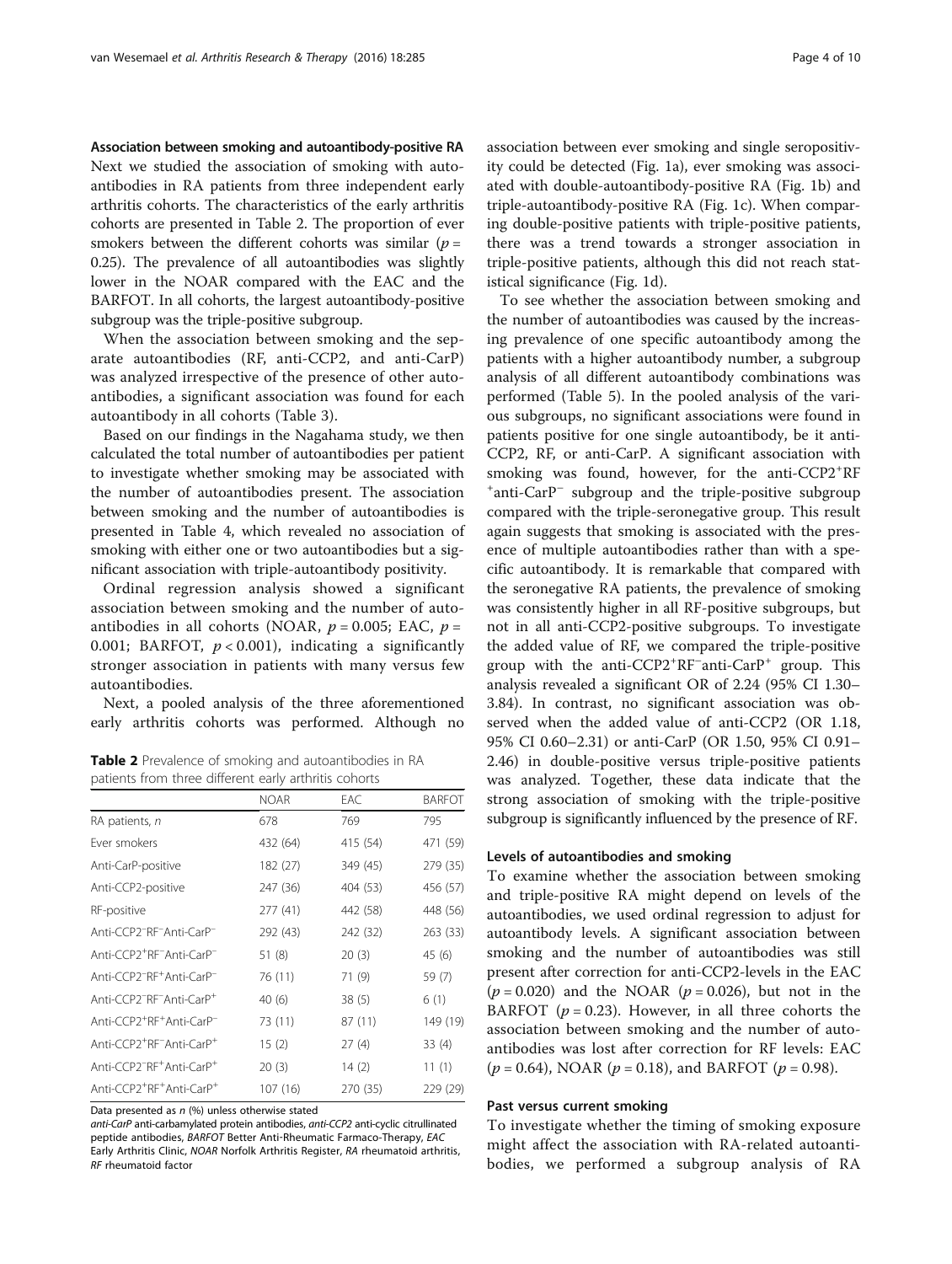<span id="page-4-0"></span>

| Table 3 Association of smoking with anti-CCP2, RF antibodies, and anti-CarP in the RA cohorts |  |  |  |
|-----------------------------------------------------------------------------------------------|--|--|--|
|-----------------------------------------------------------------------------------------------|--|--|--|

|                     | Anti-CCP2     | Anti-CCP2 <sup>+</sup>   | $RF^-$        | $\mathsf{RF}^+$          | Anti-CarP <sup>-</sup> | Anti-CarP <sup>+</sup>          |
|---------------------|---------------|--------------------------|---------------|--------------------------|------------------------|---------------------------------|
| <b>NOAR</b>         |               |                          |               |                          |                        |                                 |
| $N$ (total)         | 428           | 242                      | 398           | 276                      | 492                    | 182                             |
| Ever smokers, n (%) | 261(61)       | 171(71)                  | 236 (59)      | 196 (71)                 | 301(61)                | 131 (72)                        |
| OR (95% CI)         | 1 (reference) | $1.46$ $(1.04 - 2.03)$ * | 1 (reference) | $1.68$ $(1.21 - 2.33)^*$ | 1 (reference)          | $1.63$ (1.12-2.36)*             |
| $p$ value           |               | $0.027*$                 |               | $< 0.001*$               |                        | $0.01*$                         |
| EAC                 |               |                          |               |                          |                        |                                 |
| $N$ (total)         | 365           | 404                      | 327           | 442                      | 420                    | 349                             |
| Ever smokers, n (%) | 179 (49)      | 236 (58)                 | 152 (47)      | 263 (60)                 | 212(51)                | 203 (58)                        |
| OR (95% CI)         | 1 (reference) | $1.46$ (1.10-1.94)*      | 1 (reference) | $1.69$ (1.27-2.26)*      | 1 (reference)          | $1.36$ (1.03-1.82) <sup>*</sup> |
| $p$ value           |               | $0.009*$                 |               | $< 0.001*$               |                        | $0.03*$                         |
| <b>BARFOT</b>       |               |                          |               |                          |                        |                                 |
| $N$ (total)         | 347           | 448                      | 339           | 456                      | 516                    | 279                             |
| Ever smokers, n (%) | 180 (52)      | 291 (65)                 | 183 (54)      | 288 (63)                 | 288 (56)               | 183 (66)                        |
| OR (95% CI)         | 1 (reference) | 1.72 (1.29-2.29)*        | 1 (reference) | $1.46$ $(1.01-1.95)$ *   | 1 (reference)          | $1.51$ $(1.12 - 2.04)^{*}$      |
| $p$ value           |               | $< 0.001*$               |               | $0.009*$                 |                        | $0.008*$                        |

\*Significant values ( $p < 0.05$ )

anti-CarP anti-carbamylated protein antibodies, anti-CCP2 anti-cyclic citrullinated peptide antibodies, BARFOT Better Anti‐Rheumatic Farmaco-Therapy, CI confidence interval, EAC Early Arthritis Clinic, NOAR Norfolk Arthritis Register, OR odds ratio, RA rheumatoid arthritis, RF rheumatoid factor

|                      | Number of autoantibodies |                     |                     |                     |  |
|----------------------|--------------------------|---------------------|---------------------|---------------------|--|
|                      | $\mathbf 0$              |                     | $\overline{2}$      | 3                   |  |
| <b>NOAR</b>          |                          |                     |                     |                     |  |
| $N$ (total)          | 292                      | 167                 | 108                 | 107                 |  |
| Smoking ever, n (%)  | 179 (61.3)               | 97 (58.0)           | 67(62.0)            | 89 (83.2)           |  |
| Smoking never, n (%) | 113 (38.7)               | 70 (41.9)           | 41 (38.0)           | 18 (16.8)           |  |
| OR (95% CI)          | 1 (reference)            | $0.87(0.59 - 1.29)$ | $1.03(0.65 - 1.63)$ | 3.12 (1.79-5.46)*   |  |
| $p$ value            |                          | 0.50                | 0.89                | $< 0.001*$          |  |
| EAC                  |                          |                     |                     |                     |  |
| $N$ (total)          | 242                      | 129                 | 128                 | 270                 |  |
| Smoking ever, n (%)  | 113 (46.7)               | 67 (51.9)           | 70 (54.7)           | 165(61.1)           |  |
| Smoking never, n (%) | 129 (53.3)               | 62(48.1)            | 58 (45.3)           | 105 (38.9)          |  |
| OR (95% CI)          | 1 (reference)            | $1.23(0.80 - 1.89)$ | $1.38(0.90 - 2.12)$ | $1.79$ (1.26-2.55)* |  |
| $p$ value            |                          | 0.34                | 0.14                | $0.001*$            |  |
| <b>BARFOT</b>        |                          |                     |                     |                     |  |
| $N$ (total)          | 263                      | 110                 | 193                 | 229                 |  |
| Smoking ever, n (%)  | 138 (52.5)               | 58 (52.7)           | 121 (62.7)          | 154 (67.2)          |  |
| Smoking never, n (%) | 125 (47.5)               | 52 (47.3)           | 72 (37.3)           | 75 (32.8)           |  |
| OR (95% CI)          | 1 (reference)            | $1.01(0.65 - 1.58)$ | 1.52 (1.04-2.22)*   | 1.86 (1.29-2.69)*   |  |
| $p$ value            |                          | 0.96                | $0.03*$             | $0.001*$            |  |

## Table 4 Odds ratios for presence of anti-CCP2, RF autoantibodies, and anti-CarP according to smoking status

\*Significant values ( $p < 0.05$ )

anti-CarP anti-carbamylated protein antibodies, anti-CCP2 anti-cyclic citrullinated peptide antibodies, BARFOT Better Anti-Rheumatic Farmaco-Therapy, CI confidence interval, EAC Early Arthritis Clinic, NOAR Norfolk Arthritis Register, OR odds ratio, RF rheumatoid factor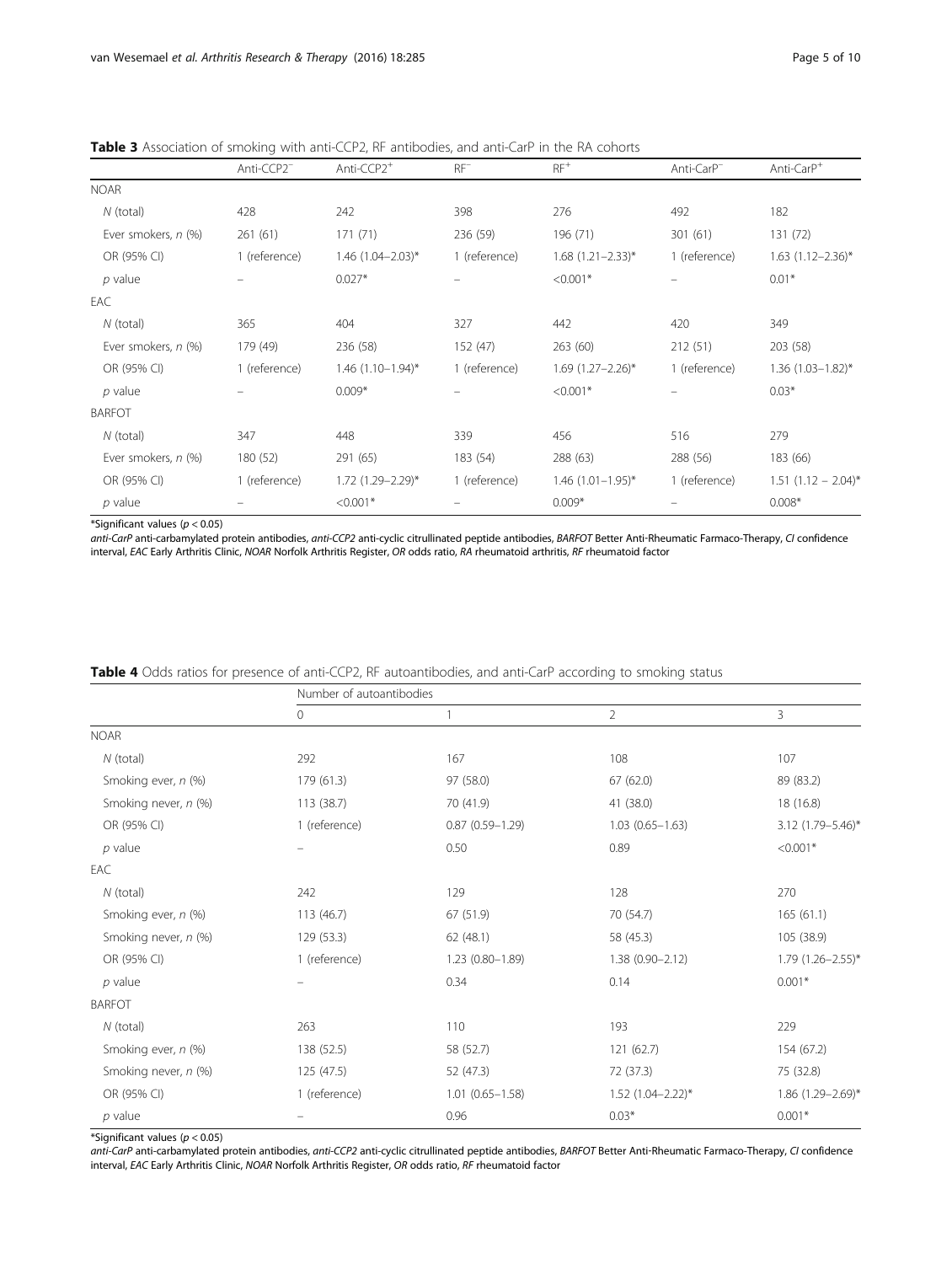<span id="page-5-0"></span>

Norfolk Arthritis Register

patients who smoked at the time of inclusion, called "current" smokers. The results suggested a stronger association between autoantibody positivity and current smoking than ever smoking in the NOAR (triple-positive group, OR 4.92 for current smoking versus 3.12 for ever smoking) and in the EAC (OR 2.13 versus

1.79), but not in the BARFOT (see Additional file [1](#page-7-0) for further details). These findings suggest that the timing of smoking exposure and possibly the amount/dose of smoking may affect the relationship between smoking and autoantibodies in RA. Unfortunately, data on smoking dose in terms of pack-years were not available

| <b>Table 5</b> Pooled analysis of the association between smoking and the presence of anti-CCP2. RF, and anti-CarP |  |  |  |  |
|--------------------------------------------------------------------------------------------------------------------|--|--|--|--|
|--------------------------------------------------------------------------------------------------------------------|--|--|--|--|

| Multicenter analysis | Anti-CCP2 <sup>-</sup><br>RF <sup>-</sup> anti-CarP <sup>-</sup><br>$(n = 797)$ | Anti-CCP2 <sup>+</sup><br>RF <sup>-</sup> anti-CarP <sup>-</sup><br>$(n = 116)$ | Anti-CCP2 <sup>-</sup><br>RF <sup>+</sup> anti-CarP <sup>-</sup><br>$(n = 206)$ | Anti-CCP2 <sup>-</sup><br>RF <sup>-</sup> anti-CarP <sup>+</sup><br>$(n = 84)$ | Anti-CCP2 <sup>+</sup><br>RF <sup>+</sup> anti-CarP <sup>-</sup><br>$(n = 309)$ | Anti-CCP2 <sup>+</sup><br>RF <sup>-</sup> anti-CarP <sup>+</sup><br>$(n = 75)$ | Anti-CCP2 <sup>-</sup><br>RF <sup>+</sup> anti-CarP <sup>+</sup><br>$(n = 45)$ | Anti-CCP2 <sup>+</sup><br>RF <sup>+</sup> anti-CarP <sup>+</sup><br>$(n = 606)$ |
|----------------------|---------------------------------------------------------------------------------|---------------------------------------------------------------------------------|---------------------------------------------------------------------------------|--------------------------------------------------------------------------------|---------------------------------------------------------------------------------|--------------------------------------------------------------------------------|--------------------------------------------------------------------------------|---------------------------------------------------------------------------------|
| Smoking ever, n (%)  | 430 (53.9)                                                                      | 59 (50.9)                                                                       | 122 (59.2)                                                                      | 41 (48.8)                                                                      | 190 (61.5)                                                                      | 38 (50.7)                                                                      | 30(66.7)                                                                       | 408 (67.3)                                                                      |
| Smoking never, n (%) | 367 (46.1)                                                                      | 57 (49.1)                                                                       | 84 (40.8)                                                                       | 43 (51.2)                                                                      | 119 (38.5)                                                                      | 37 (49.3)                                                                      | 15(33.3)                                                                       | 198 (32.7)                                                                      |
| OR (95% CI)          | reference)                                                                      | 0.83<br>$(0.56 - 1.24)$                                                         | 1.25<br>$(0.91 - 1.71)$                                                         | 0.81<br>$(0.51 - 1.28)$                                                        | 1.40<br>$(1.06 - 1.84)^*$                                                       | 0.94<br>$(0.58 - 1.51)$                                                        | 1.67<br>$(0.88 - 3.17)$                                                        | 2.05<br>$(1.53 - 2.73)^*$                                                       |
| $p$ value            |                                                                                 | 0.37                                                                            | 0.16                                                                            | 0.36                                                                           | $0.02*$                                                                         | 0.79                                                                           | 0.12                                                                           | $< 0.001*$                                                                      |

\*Significant values ( $p < 0.05$ )

anti-CarP anti-carbamylated protein antibodies, anti-CCP2 anti-cyclic citrullinated peptide antibodies, CI confidence interval, OR odds ratio, RF rheumatoid factor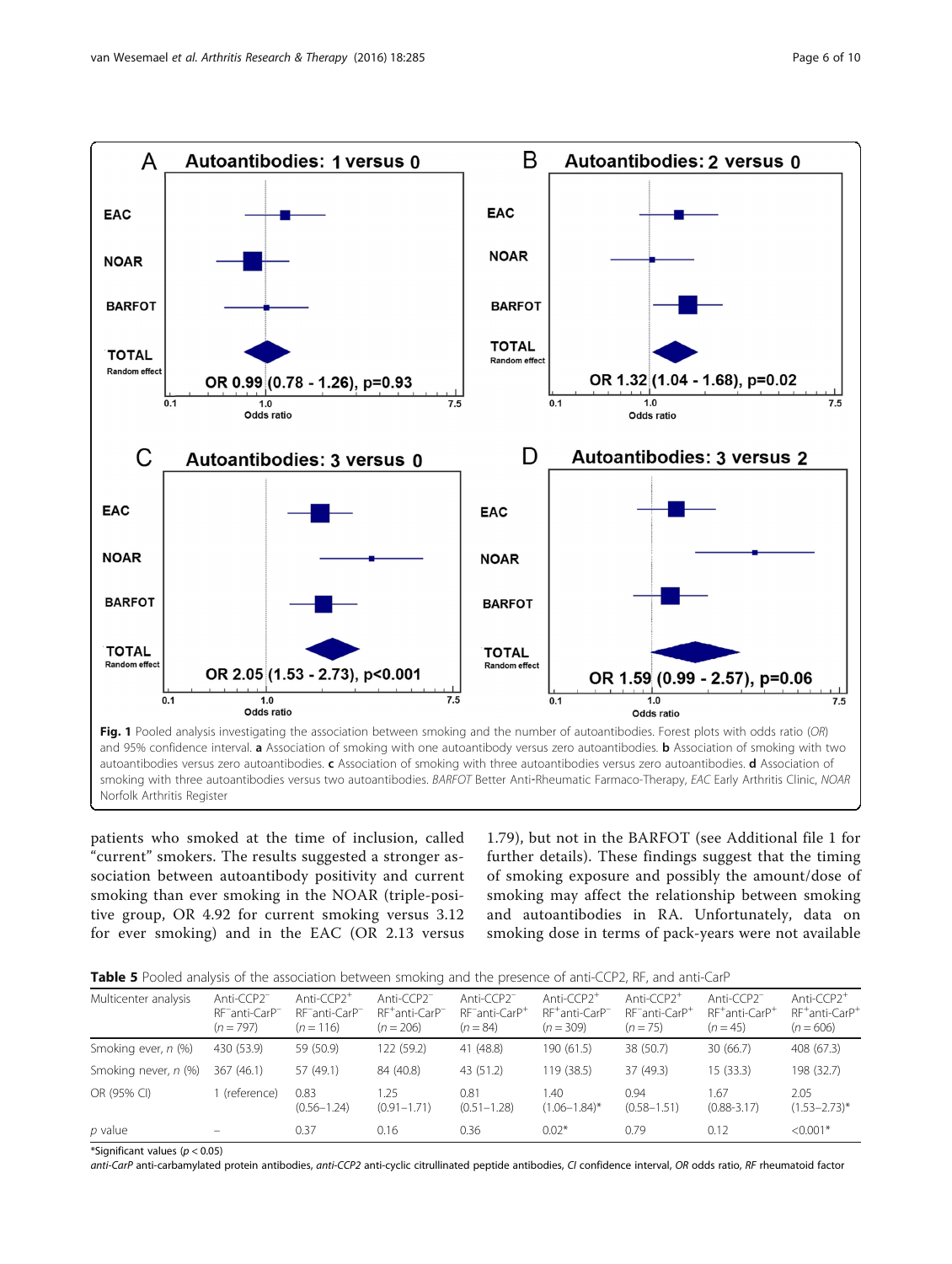in all three cohorts, precluding any conclusions on a dose effect.

#### Interaction analysis of smoking and SE alleles with autoantibodies

Because we found that smoking is associated with the number of autoantibodies rather than just with anti-CCP2, we then investigated whether the interaction between the HLA-DRB1 SE alleles and smoking is also dependent on the number of autoantibodies. First, the association of SE by itself with the number and different subgroups of autoantibodies was investigated in patients from the EAC and the NOAR for whom HLA typing was available. This analysis revealed an association with anti-CCP2-positive RA, but not with the number of autoantibodies, confirming previous findings (see Additional file [2](#page-7-0) for further details) [\[10](#page-8-0), [31](#page-9-0)]. Next we investigated interaction of smoking and HLA-DRB1 SE (see Additional file [3](#page-7-0) for further details). In both cohorts, interaction was most clearly present in the tripleseropositive subgroup (with at least two of the three measures indicating significant interaction). An analysis for all subgroups of autoantibodies indicated the absence of interaction with any of the specific combinations of autoantibodies, including the ACPA-positive group, although power was limited in these subgroups. The exception was the triple-positive subgroup, in which an interaction was found (see Additional file [4](#page-7-0) for further details).

#### Smoking in relation to other autoantibodies and IgG levels

To analyze whether smoking was also associated with other autoantibodies, the association with ANA was investigated in RA patients from the EAC and non-RA individuals in the Nagahama study. No association was found between smoking and ANA positivity in both cohorts (EAC: OR 1.03, 95% CI 0.75–1.43; Nagahama: OR 0.72, 95% CI 0.63–0.82).

Finally, we examined whether smoking might enhance antibody production in general by comparing total IgG levels among ever smokers and never smokers. In RA patients from the EAC, mean serum total IgG levels did not differ between ever smokers (10.0 g/l,  $n = 174$ ) and never smokers (10.1 g/l,  $n = 184$ ) ( $p = 0.51$ ).

## **Discussion**

This study investigated the association of smoking with the presence of several autoantibodies in RA. To our knowledge, this is the first study to investigate whether smoking is associated with a particular autoantibody or rather with the breadth of the humoral autoimmune response. The results reveal that smoking is associated with the number of RA-related autoantibodies present rather than specifically with the presence of ACPA.

Smoking predisposes to the development of several autoantibodies (RF, ACPA, anti-CarP) and does not seem to affect the total amount of antibodies (total IgG) produced, but rather the variety of autoantibodies. Furthermore, the interaction between smoking and the HLA SE alleles was only present in patients with multiple autoantibodies. These data are highly relevant for current pathophysiological disease concepts, because they indicate that smoking must have a broader effect than leading only to formation of ACPA as often speculated. Smoking rather appears to contribute to the formation of an autoimmune response against several RA-associated autoantigens.

Our data are compatible with and provide an interesting new perspective on recent studies describing that, during RA disease development, smoking appears to be most important for the development of autoantibodies, whereas the contribution of the HLA SE alleles is found later in time, when they mainly affect the onset of disease in autoantibody-positive individuals. More specifically, it was shown in healthy individuals of the Nagahama study that ACPA were not associated with the presence of SE alleles [\[16\]](#page-9-0). Similar results were found in a Swedish study analyzing the contribution of smoking and the SE alleles to the formation of ACPA and ACPA-positive RA, suggesting that SE may have a role in determining which ACPA-positive individuals develop RA [[17\]](#page-9-0). These data thus show that smoking predisposes to the development of autoantibodies, and are therefore in line with the aforementioned findings.

Our findings suggest that smoking may have a stronger association with RF than with anti-CCP or anti-CarP antibodies. In the subgroup analysis the prevalence of smoking was consistently higher in all subgroups which are RF-positive, but not in all anti-CCP2-positive subgroups or anti-CarP-positive subgroups. Furthermore, the association of smoking with number of autoantibodies was lost after correction for RF levels. The specific association between RF and smoking has also been described in studies of COPD patients, in which 42% of the patients had RF but none were ACPA-positive [\[32](#page-9-0)]. Similarly in mouse studies, chronic cigarette smoke was found to induce RF production in specific mice strains, but not ACPA [[15\]](#page-9-0). Ultimately, it is difficult to distinguish whether smoking is associated with a higher number of autoantibodies or higher RF levels because these are highly correlated features which are both indicative of a broad, matured autoantibody response.

In our data there was no association between smoking and IgG level and the presence of ANA in RA patients. This is in line with reports that smoking is not associated with autoantibodies in other diseases, such as antithyroid peroxidase (TPO) antibodies in autoimmune hypothyroidism [\[33](#page-9-0)], and that no correlation was found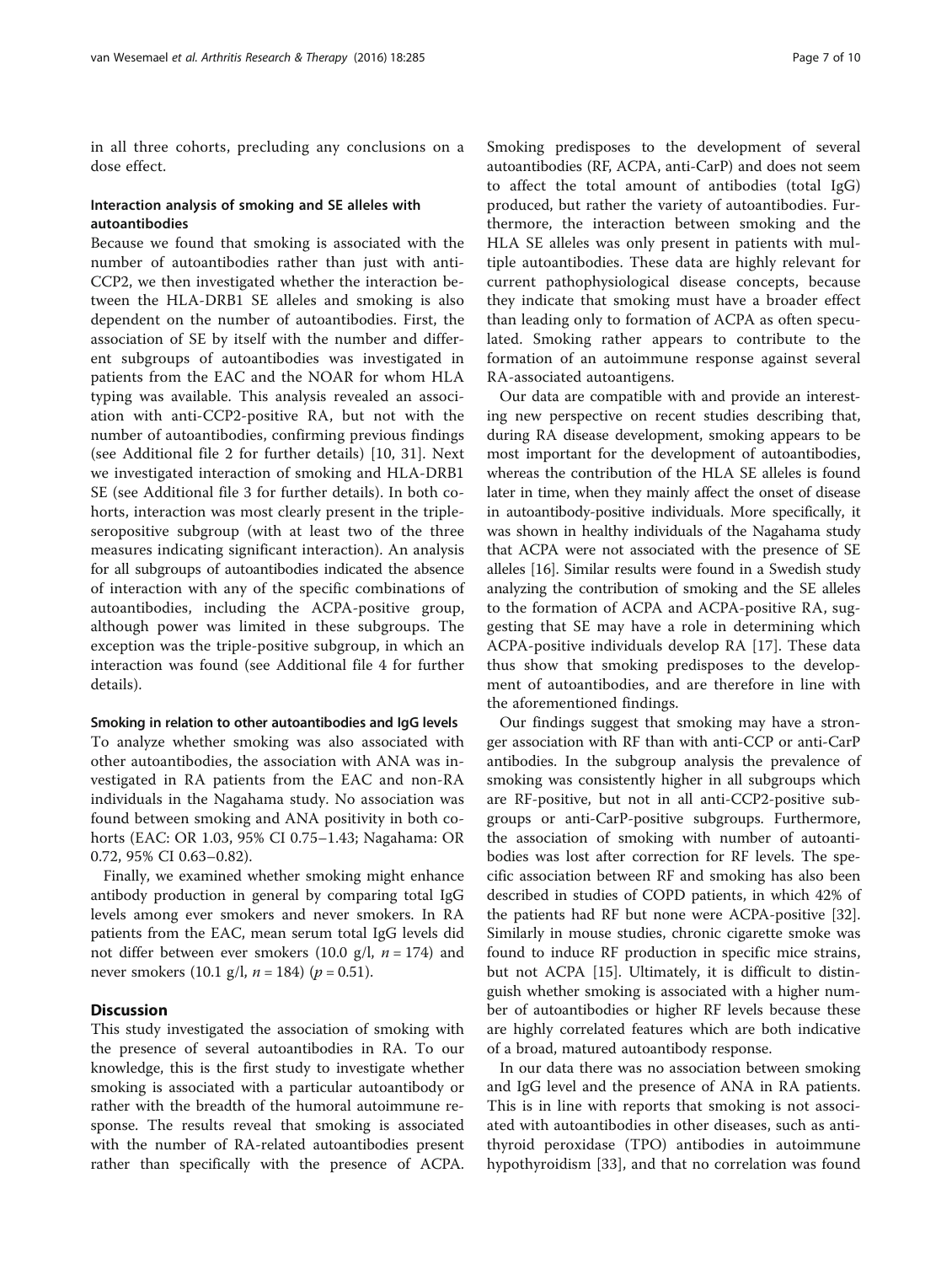<span id="page-7-0"></span>between smoking and ANA in COPD patients [[34\]](#page-9-0). The association between smoking and autoantibodies in systemic lupus erythematosus (SLE) is still uncertain, with some studies describing an association with antidsDNA antibodies, which was not replicated in other investigations [\[35](#page-9-0), [36](#page-9-0)]. Altogether these observations suggest that the association of smoking with autoantibody formation in other diseases is unclear. Perhaps this association is therefore specific for RA and RAassociated autoantibodies.

There are several hypothetical pathophysiological explanations for the observed association between smoking and the simultaneous presence of various autoantibodies in RA. On the one hand, smoking may alter the autoantigens against which the immune system reacts, while on the other smoking may affect the immune system itself. For example, the metabolism of smoke substances could generate reactive oxidative species (ROS), which could lead to the modification of autoantigens and DNA adduct formation [[37](#page-9-0), [38](#page-9-0)]. Another hypothetical mechanism may involve heat shock proteins (HSPs), which have been shown to be upregulated in synovial fibroblasts of humans and mice upon smoke exposure [[39](#page-9-0)]. HSPs in turn have been found to lead to production of RF in mice [[15](#page-9-0)]. The interaction between smoking and genetic risk factors specific for RA may explain that smoking seems to associate only with RA-related autoantibodies.

Our study investigated the association of smoking with three autoantibodies: ACPA, RF, and anti-CarP. In our opinion, anti-CarP is a separate autoantibody, rather than a subfamily of ACPA, for two reasons. First, previous studies investigating the crossreactivity of anti-CarP and ACPA have identified partial crossreactivity, but also unique nonoverlapping specificity, as is evidenced by the presence of anti-CarP-antibodies in ACPA-negative patients [\[40\]](#page-9-0). Second, different risk factors have been found for ACPA and anti-CarP: ACPA is associated with SE alleles and PTPN22, whereas anti-CarP is not [\[21\]](#page-9-0).

Limitations of this study are some heterogeneity between the cohorts with regard to patient recruitment. This probably explains part of the differences in autoantibody prevalence. In the NOAR, patient inclusion by general practitioners may have led to a milder RA phenotype with patients who are consequently less seropositive, despite their fulfillment of the 1987 RA criteria. The small patient numbers in the single autoantibody-positive groups may have led to lack of power to detect associations. However, considering the effect size close to 1.0 in the singlepositive groups in the pooled analysis, it seems unlikely that a larger study population would have yielded a significant finding. Anti-CCP2 and RF were measured with different tests in the different cohorts. Literature studies have shown a high correlation among commercially available ACPA assays and different RF assays, and therefore it

seems unlikely that this has affected the results [\[41](#page-9-0)–[44](#page-9-0)]. In this study we only had data on ever smoking (split into current and past smoking) versus never smoking. Although it would have been interesting to also investigate a dose effect of smoking (e.g., by looking at pack-years), this would not have altered the direction of the association. This study was performed in European and Asian populations; therefore replication in different ethnicities is warranted. Finally, one may argue that preferably healthy controls should be used as the reference category instead of autoantibody-negative RA patients. However, although the use of healthy controls would have led to larger effect sizes for the various autoantibody subgroups, it would not have altered the relationship as a whole, because the ratio between the different autoantibody-positive subgroups would still be the same. Consequently, the strongest effect would still be present in the triple-seropositive subgroup.

Strengths of the current study include the use of a unique healthy cohort, as well as several disease cohorts, thereby capturing the entire spectrum of disease development. Furthermore, the fact that our main results were found in three independent RA cohorts indicates that these findings are very robust. Finally, the determination of a novel and promising autoantibody, anti-CarP, in these three separate cohorts enabled us to investigate the association between smoking and the number of antibodies in a more precise and refined manner than was previously possible.

#### Conclusion

Smoking is not only associated with the presence of ACPA, but rather with the concurrent presence of several autoantibodies in RA. These findings shed new light on the important role of smoking in disease-specific immunomodulation in RA.

## Additional files

[Additional file 1:](dx.doi.org/10.1186/s13075-016-1177-9) Table presenting ORs and 95% CIs for the association of current smoking with number of autoantibodies in RA, indicating the presence of autoantibodies in current smokers versus never smokers in the different cohorts. (DOCX 15 kb)

[Additional file 2:](dx.doi.org/10.1186/s13075-016-1177-9) Table presenting ORs and 95% CIs for the association of SE and the number of autoantibodies in the NOAR and the EAC. (DOCX 17 kb)

[Additional file 3:](dx.doi.org/10.1186/s13075-016-1177-9) Table presenting biological interaction analysis between HLA-DRB1 SE alleles and smoking with the number of autoantibodies in the NOAR and the EAC. (DOCX 17 kb)

[Additional file 4:](dx.doi.org/10.1186/s13075-016-1177-9) Table presenting biological interaction analysis between HLA-DRB1 SE alleles and smoking for all subgroups of autoantibodies (anti-CCP2, RF, and anti-CarP) in the EAC. (DOCX 17 kb)

#### Abbreviations

CI: Confidence interval; ACPA: Anti-citrullinated protein antibodies; ANA: Antinuclear antibodies; anti-CarP: Anti-carbamylated protein antibodies; anti-CCP2: Anti-cyclic citrullinated peptide antibodies; AP: Attributable proportion due to interaction; BARFOT: Better Anti‐Rheumatic Farmaco-Therapy;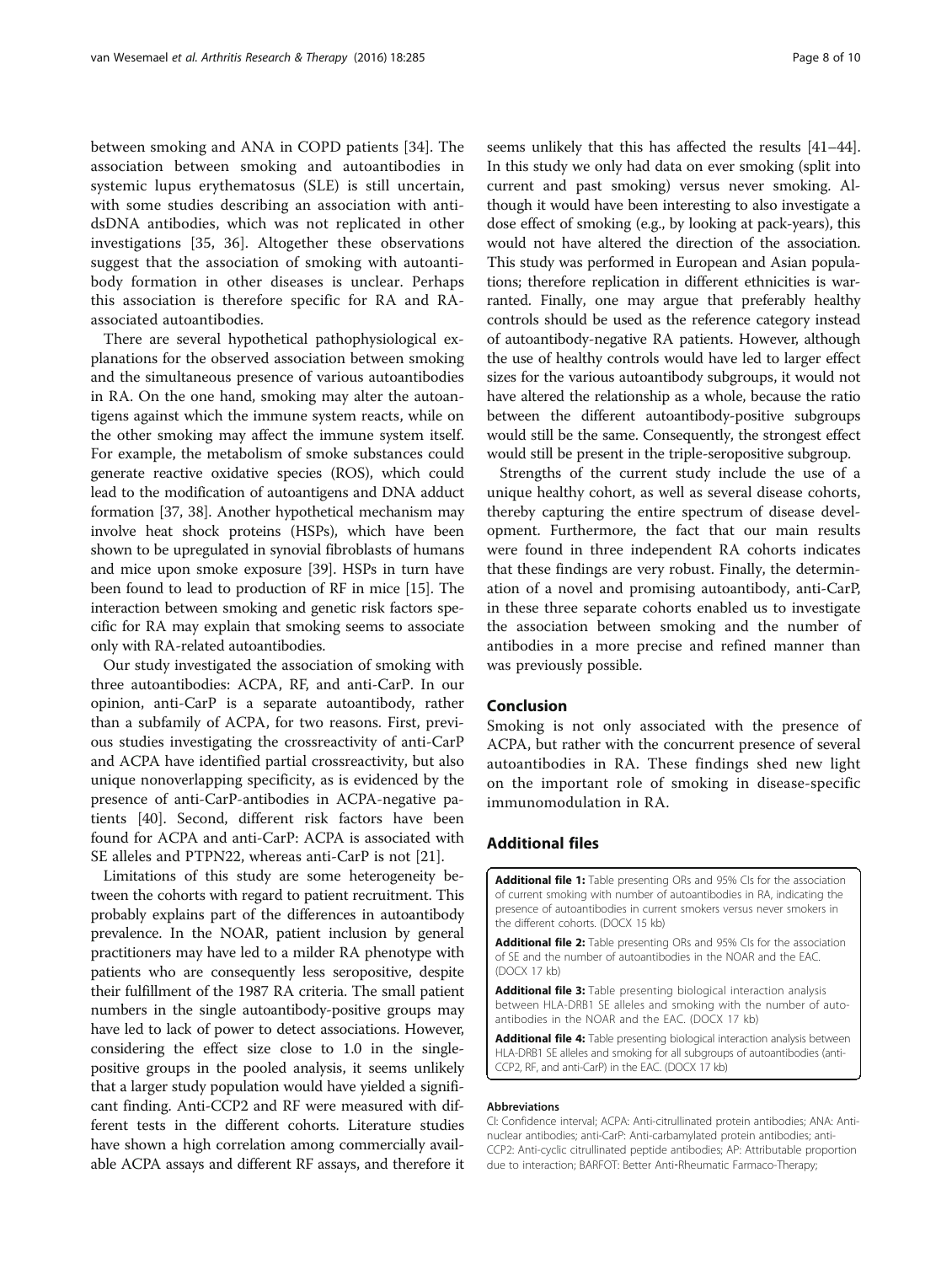<span id="page-8-0"></span>EAC: Early Arthritis Clinic; HLA: Human leukocyte antigens; HSP: Heat shock protein; Nagahama study: Nagahama Prospective Genome Cohort for Comprehensive Human Bioscience; NOAR: Norfolk Arthritis Register; OR: Odds ratios; RA: Rheumatoid arthritis; RERI: Relative excess risk due to interaction; RF: Rheumatoid factor; ROS: Reactive oxidative species; S: Synergy index; SD: Standard deviation; SE: Shared epitope; SLE: Systemic lupus erythematosus; TPO: Anti-thyroid peroxidase

#### Acknowledgements

The authors thank Désirée M.F.M. van der Heijde for her helpful comments regarding the structuring and phrasing of the manuscript.

#### Funding

This study was supported by the European Union (Seventh Framework Programme integrated project Euro-TEAM) and by the Dutch arthritis foundation.

#### Availability of data and materials

Original data are not accessible online because of the use of multiple international cohorts; data are made available on request by the relevant researcher of the various cohorts.

#### Authors' contributions

All authors' meet the criteria for authorship of the International Committee of Medical Journal Editors guidelines. All authors gave final approval of the version of the manuscript and agreed to be accountable for all aspects of the work in ensuring that questions related to the accuracy or integrity of any part of the work are appropriately investigated and resolved. For further specifications, see below. TJvW was responsible for concept and design of the study, analysis and interpretation of data from the BARFOT, EAC, and partly NOAR, and writing the manuscript. SA was responsible for acquisition of data from the BARFOT cohort, interpretation of data, and revising the manuscript. JH performed analysis and interpretation of data from the NOAR cohort and revised the manuscript. CT performed analysis and interpretation of data from the Nagahama study and revised the manuscript. AM performed analysis and interpretation of data from the EAC and wrote the manuscript. DPMS was responsible for interpretation of data from the NOAR cohort and revising the manuscript. AJMG was responsible for interpretation of data from the NOAR cohort and revising the manuscript. IH was responsible for interpretation of data from the BARFOT cohort and revising the manuscript. LAT was responsible for anti-carp measurements of all cohorts, interpretation of data from all analysis, and revising the manuscript. AHMvdHvM performed acquisition of data from the EAC, interpretation of data, and revised the manuscript. TWJH was responsible for concept and design of the study, interpretation of data, and revising the manuscript. TM was responsible for interpretation of data from the Nagahama sudy and revising the manuscript. REMT was responsible for concept and design of the study, interpretation of data, and revising the manuscript. FM was responsible for interpretation of data from the Nagahama study and revising the manuscript. BS was responsible for interpretation of data from the BARFOT cohort and revising the manuscript. SMMV was responsible for interpretation of data from the NOAR cohort and revising the manuscript. DvdW was responsible for concept and design of the study, interpretation of data, and writing and revising the manuscript.

#### Competing interests

The authors declare that they have no competing interests.

#### Consent for publication

Not applicable.

#### Ethics approval and consent to participate

The protocol of each cohort was approved by the relevant local ethics committee and all participants provided written informed consent. BARFOT: the study was conducted with approval of the local institutional ethic committees at the Karolinska University Hospital, Lund University Hospital, Sahlgrenska University Hospital, and Linköping University Hospital, Sweden. Leiden EAC: ethical approval was obtained from the Institutional Review Board of the LUMC.

NOAR: ethical approval was obtained from the Norwich Local Research Ethics Committee.

Nagahama study: the study was approved by Kyoto University Graduate School and Faculty of Medicine Ethics Committee.

#### Author details

<sup>1</sup>Department of Rheumatology C1-R, Leiden University Medical Center, Albinusdreef 2, PO Box 96002300 RC Leiden, The Netherlands. <sup>2</sup>Arthritis Research UK Centre for Epidemiology, University of Manchester, Manchester, UK.<sup>3</sup> Center for Genomic Medicine, Kyoto University Graduate School of Medicine, Kyoto, Japan. <sup>4</sup>Center for the Promotion of Interdisciplinary Education and Research, Kyoto University Graduate School of Medicine, Kyoto, Japan. <sup>5</sup>Division of Rheumatology, Immunology, and Allergy, Brigham and Women's Hospital, Harvard Medical School, Boston, MA, USA. <sup>6</sup>Division of Genetics, Brigham and Women's Hospital, Harvard Medical School, Boston, MA, USA. <sup>7</sup>Program in Medical and Population Genetics, Broad Institute, Cambridge, MA, USA. <sup>8</sup>NIHR Manchester Musculoskeletal Biomedical Research Unit, Central Manchester University Hospitals NHS Foundation Trust, Manchester, UK. <sup>9</sup>Norwich Medical School, University of East Anglia, Norwich, UK. <sup>10</sup>Rheumatology Unit, Department of Medicine, Karolinska Institutet at Karolinska University Hospital Huddinge, Stockholm, Sweden. <sup>11</sup>Department of Rheumatology and Clinical Immunology, Kyoto University Graduate School of Medicine, Kyoto, Japan. <sup>12</sup>Department of Clinical Sciences, Section of Rheumatology, Lund University, Lund, Sweden.

#### Received: 11 June 2016 Accepted: 10 November 2016 Published online: 01 December 2016

#### References

- 1. Scott DL, Wolfe F, Huizinga TW. Rheumatoid arthritis. Lancet. 2010;376:1094–108.
- 2. Silman AJ, Pearson JE. Epidemiology and genetics of rheumatoid arthritis. Arthritis Res. 2002;4 Suppl 3:S265–72.
- Gregersen PK, Silver J, Winchester RJ. The shared epitope hypothesis. An approach to understanding the molecular genetics of susceptibility to rheumatoid arthritis. Arthritis Rheum. 1987;30:1205–13.
- 4. van der Woude D, Rantapaa-Dahlqvist S, Ioan-Facsinay A, Onnekink C, Schwarte CM, Verpoort KN, et al. Epitope spreading of the anti-citrullinated protein antibody response occurs before disease onset and is associated with the disease course of early arthritis. Ann Rheum Dis. 2010;69:1554–61.
- 5. Gan RW, Trouw LA, Shi J, Toes RE, Huizinga TW, Demoruelle MK, et al. Anticarbamylated protein antibodies are present prior to rheumatoid arthritis and are associated with its future diagnosis. J Rheumatol. 2015;42:572–9.
- Symmons DP, Bankhead CR, Harrison BJ, Brennan P, Barrett EM, Scott DG, et al. Blood transfusion, smoking, and obesity as risk factors for the development of rheumatoid arthritis: results from a primary care-based incident case-control study in Norfolk, England. Arthritis Rheum. 1997;40:1955–61.
- 7. Stolt P, Bengtsson C, Nordmark B, Lindblad S, Lundberg I, Klareskog L, et al. Quantification of the influence of cigarette smoking on rheumatoid arthritis: results from a population based case-control study, using incident cases. Ann Rheum Dis. 2003;62:835–41.
- 8. Silman AJ, Newman J, MacGregor AJ. Cigarette smoking increases the risk of rheumatoid arthritis. Results from a nationwide study of disease-discordant twins. Arthritis Rheum. 1996;39:732–5.
- 9. Schellekens GA, de Jong BA, van den Hoogen FH, van de Putte LB, van Venrooij WJ. Citrulline is an essential constituent of antigenic determinants recognized by rheumatoid arthritis-specific autoantibodies. J Clin Invest. 1998;101:273–81.
- 10. Huizinga TW, Amos CI, van der Helm-van Mil AH, Chen W, van Gaalen FA, Jawaheer D, et al. Refining the complex rheumatoid arthritis phenotype based on specificity of the HLA-DRB1 shared epitope for antibodies to citrullinated proteins. Arthritis Rheum. 2005;52:3433–8.
- 11. Willemze A, Trouw LA, Toes RE, Huizinga TW. The influence of ACPA status and characteristics on the course of RA. Nat Rev Rheumatol. 2012;8:144–52.
- 12. Kallberg H, Padyukov L, Plenge RM, Ronnelid J, Gregersen PK, van der Helmvan Mil AH, et al. Gene-gene and gene-environment interactions involving HLA-DRB1, PTPN22, and smoking in two subsets of rheumatoid arthritis. Am J Hum Genet. 2007;80:867–75.
- 13. Linn-Rasker SP, van der Helm-van Mil AH, van Gaalen FA, Kloppenburg M, de Vries RR, le Cessie S, et al. Smoking is a risk factor for anti-CCP antibodies only in rheumatoid arthritis patients who carry HLA-DRB1 shared epitope alleles. Ann Rheum Dis. 2006;65:366–71.
- 14. Klareskog L, Stolt P, Lundberg K, Källberg H, Bengtsson C, Grunewald J, et al. A new model for an etiology of rheumatoid arthritis: smoking may trigger